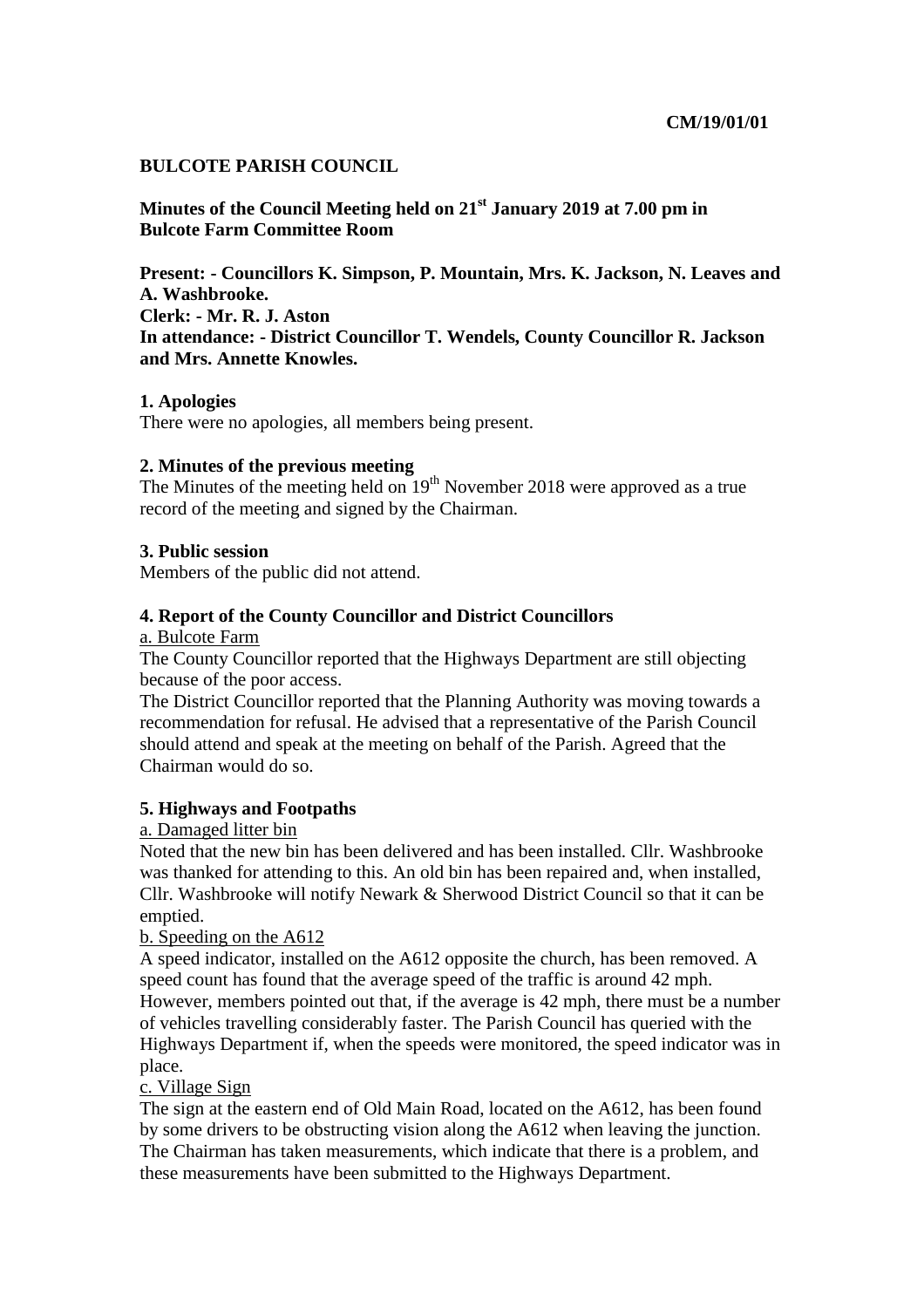### **6. Planning Matters Planning applications**

a.11, Corporation Cottages, Old Main Road Rear ground floor extension – there was no objection. b. Bulcote Mount, Old Main Road Installation of ground mounted solar PV array – there was no objection. c. Bulcote Garage The application to build apartments on the site has been approved by Newark & Sherwood District Council. The Council expressed its disappointment that there

would be no Community Infrastructure Levy but this would not be payable because there is to be a community room within the complex.

The property can only be occupied by people over the age of 55. The County Council wanted the age raised to 60 or additional parking to be provided but neither recommendation was implemented.

# **7. Community Matters**

a. Neighbourhood Plan

 Noted that work is progressing and that the Steering Group has met the Urban Designer who is to produce a character assessment of the village.

The village has been split into 6 areas in order to retain the character of each area. It is hoped to complete the work in the summer when a presentation will be made to the village.

c. Village Hall

AWith the potential loss of the Farm Rooms through redevelopment, aresident of the village has indicated that it may be possible to erect a building on the Tall Trees site. Services are already in place on the site. It was agreed to explore the offer.

## **8. Finance**

a. Bills for payment HMRC – PAYE - £45.40 K. Simpson – Website subscription – 115.20 N. Leaves – Neighbourhood Plan meeting refreshments – 23.61 Payment of the Clerk's salary for the past and current month was approved. Bank statements up to  $31<sup>st</sup>$  October 2018 were produced for inspection.

# **9. Correspondence**

## a. HSBC enquiry

An enquiry has been received concerning the Council's investments in the USA. Seeing that the Council does not have any such investments, the Clerk advised HSBC accordingly and returned the requisite documents

#### **10. Any other business/AOB for which written notice has been given**  There was none.

## **11. Reports from delegates**

There were none.